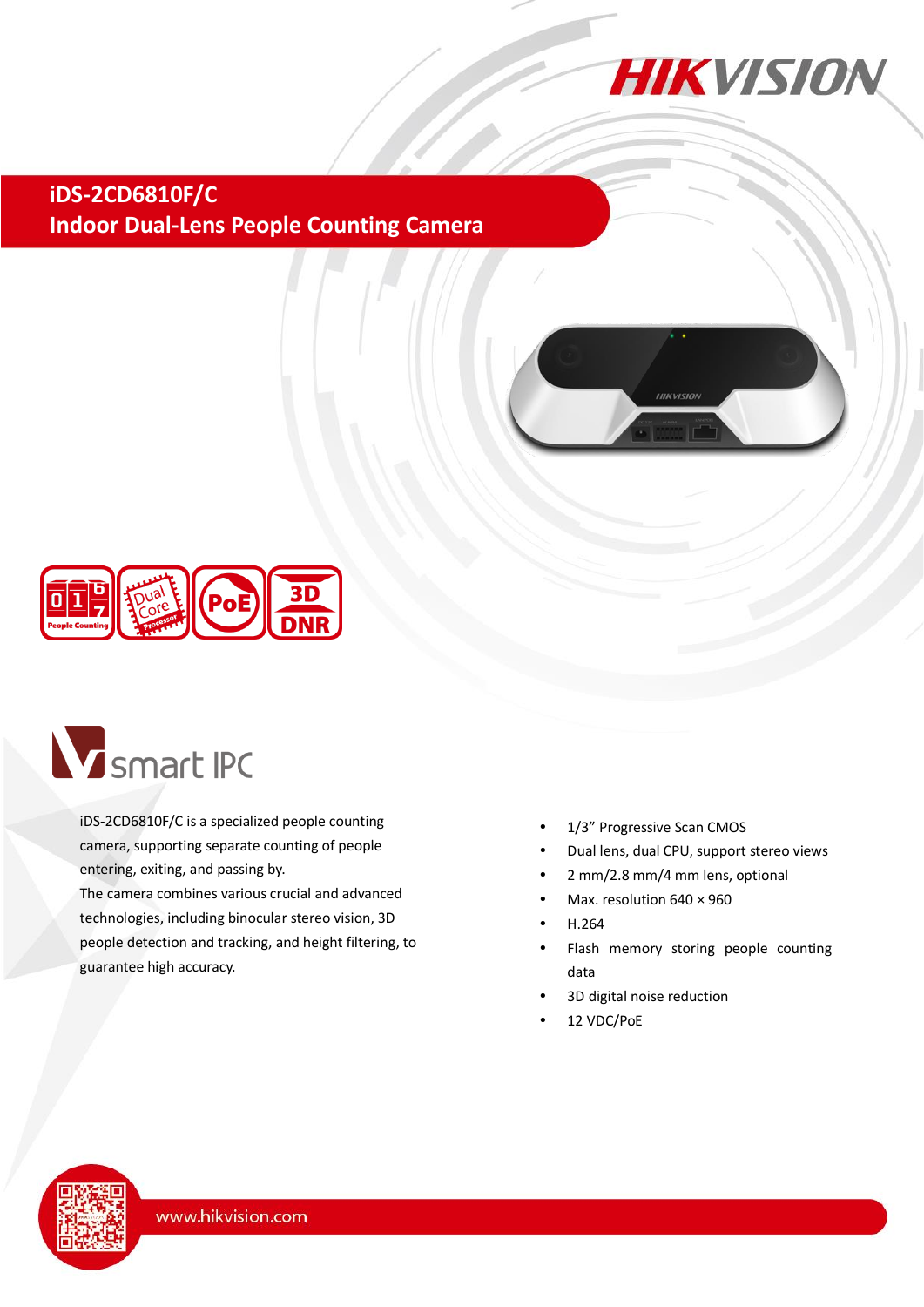

# **Specifications**

Y

| Camera                         |                                                                                                                                           |  |
|--------------------------------|-------------------------------------------------------------------------------------------------------------------------------------------|--|
| Image Sensor                   | 1/3" Progressive Scan CMOS                                                                                                                |  |
| Shutter Speed                  | $1/25 s - 1/10,000 s$                                                                                                                     |  |
| Auto-iris                      | Manual                                                                                                                                    |  |
| <b>Digital Noise Reduction</b> | 3D DNR                                                                                                                                    |  |
| Lens                           |                                                                                                                                           |  |
| Focal length                   | 2 mm, 2.8 mm, 4 mm, optional                                                                                                              |  |
| Aperture                       | 2 mm: F2.2<br>2.8 mm: F2.0<br>4 mm: F2.2                                                                                                  |  |
| <b>FOV</b>                     | 2 mm: horizontal FOV 105°, vertical FOV 89°<br>2.8 mm: horizontal FOV 83°, vertical FOV 68°<br>4 mm: horizontal FOV 63°, vertical FOV 55° |  |
| Lens Mount                     | M12                                                                                                                                       |  |
| <b>Compression Standard</b>    |                                                                                                                                           |  |
| Video Compression              | Main stream: H.264<br>Sub-stream: H.264                                                                                                   |  |
| H.264 Type                     | Baseline Profile/Main Profile                                                                                                             |  |
| Video Bit Rate                 | 32 Kbps to 8 Mbps                                                                                                                         |  |
| <b>People Counting</b>         |                                                                                                                                           |  |
| <b>Statistics</b>              | Support separate counting of people entering, exiting, and passing by                                                                     |  |
| Data Uploading                 | Support real-time uploading and uploading by statistic cycle                                                                              |  |
| <b>Email Report</b>            | Daily, weekly, monthly, and annual report supported                                                                                       |  |
| Height Filter                  | Support                                                                                                                                   |  |
| <b>Image</b>                   |                                                                                                                                           |  |
| Max. Resolution                | $640 \times 960$                                                                                                                          |  |
| Main Stream Max. Frame Rate    | 50Hz: 25fps (640 × 480)<br>60Hz: 24fps (640 × 480)                                                                                        |  |
| Sub-stream Max. Frame Rate     | 50Hz: 25fps (640 × 960)<br>60Hz: 24fps (640 × 960)                                                                                        |  |
| Image Enhancement              | 3D DNR                                                                                                                                    |  |
| <b>Image Setting</b>           | Brightness and sharpness are adjustable by client software or web browser                                                                 |  |
| <b>Network</b>                 |                                                                                                                                           |  |
| Alarm Trigger                  | Video tampering, alarm input, alarm output, network disconnected, IP address conflict, illegal login                                      |  |
| Protocols                      | TCP/IP, ICMP, HTTP, HTTPS, FTP, DHCP, DNS, DDNS, RTP, RTSP, RTCP, NTP, UPnP, SMTP, IGMP, 802.1X,<br>QoS, IPv6, UDP, Bonjour               |  |
| <b>General Function</b>        | One-key reset, anti-flicker, heartbeat, password protection, watermark                                                                    |  |
| API                            | ISAPI, HTTP                                                                                                                               |  |
| Simultaneous Live View         | Up to 6 channels                                                                                                                          |  |
| User/Host                      | Up to 32 users<br>3 levels: Administrator, Operator and User                                                                              |  |
| Client                         | iVMS-4200                                                                                                                                 |  |
| Web Browser                    | IE8+, Chrome31-44, Firefox 30.0 - 51                                                                                                      |  |
| <b>Interface</b>               |                                                                                                                                           |  |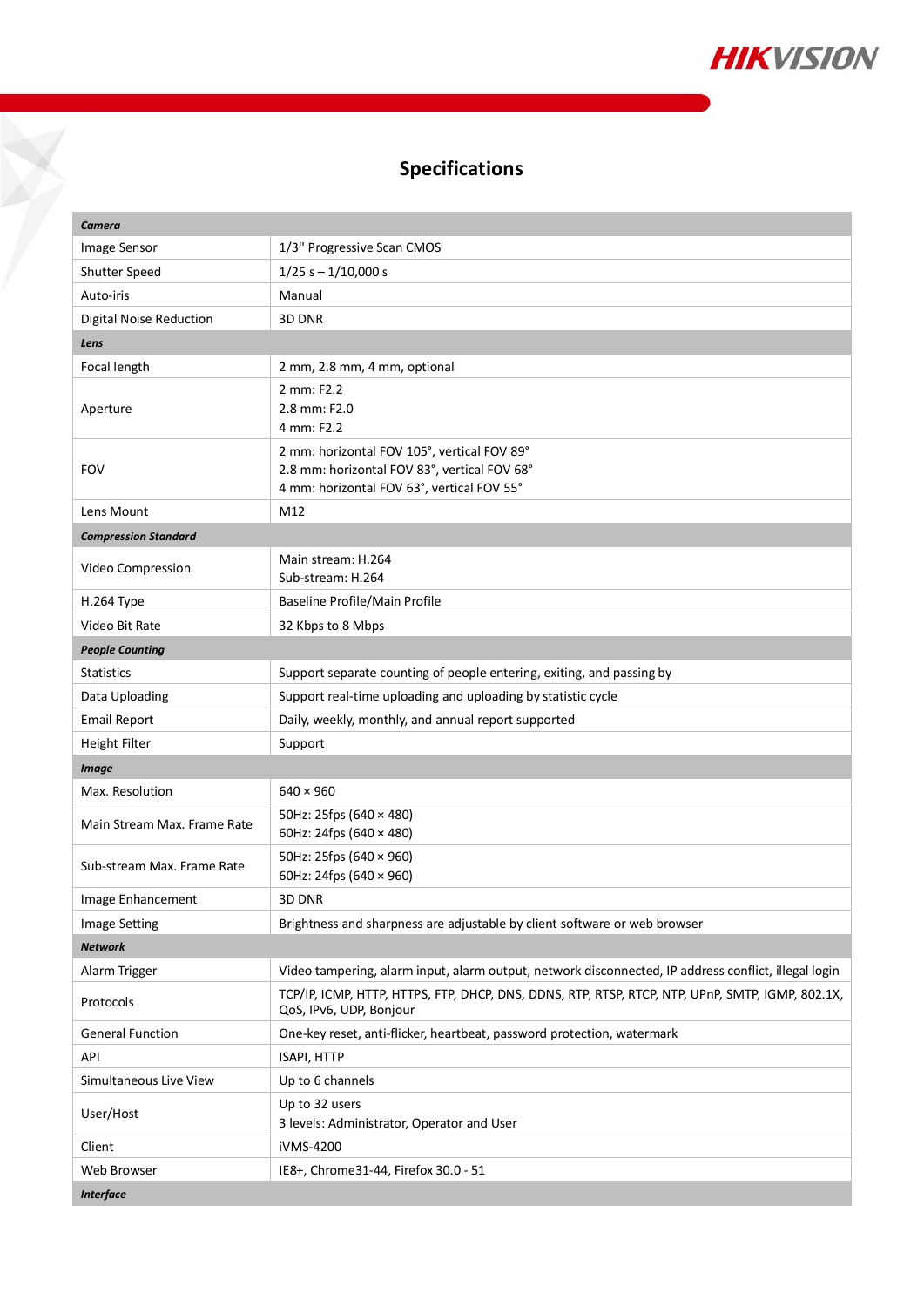

| Communication Interface          | 1 RJ45 10M/100M Ethernet port<br>1 RS-485 interface                                                                                                           |
|----------------------------------|---------------------------------------------------------------------------------------------------------------------------------------------------------------|
| Alarm                            | 1 input, 1 output (up to 12 VDC, 30 mA)                                                                                                                       |
| <b>Reset Button</b>              | Yes                                                                                                                                                           |
| <b>General</b>                   |                                                                                                                                                               |
| <b>Operating Conditions</b>      | -10 °C to +40 °C (+14 °F to +104 °F), humidity 95% or less, no condensing                                                                                     |
| Power Supply                     | 12 VDC $\pm$ 25%, 5.5 mm coaxial power plug<br>PoE (802.3af, class 3)                                                                                         |
| Power Consumption and<br>Current | 12 VDC, max. 5 W, 0.42 A<br>PoE(802.3af 36 V to 57 V), max. 7 W, 0.2 A to 0.13 A                                                                              |
| Material                         | Base: metal; cover: plastic                                                                                                                                   |
| <b>Dimensions</b>                | Camera: $194 \times 70.2 \times 35.8$ mm (7.64" $\times$ 2.76" $\times$ 1.4")<br>Package: $225 \times 125 \times 76$ mm (8.86" $\times$ 4.92" $\times$ 2.99") |
| Weight                           | Approx. 300 g (0.66 lb), 480 g (1.06 lb) with package                                                                                                         |

### **Available Models:**

iDS-2CD6810F/C (2.0 mm), iDS-2CD6810F/C (2.8 mm), iDS-2CD6810F/C (4 mm)

## **Dimensions**





194(7.637")

Unit: mm

#### **Accessories**





DS-1227ZJ-P1 In-ceiling mount



Pendant mount